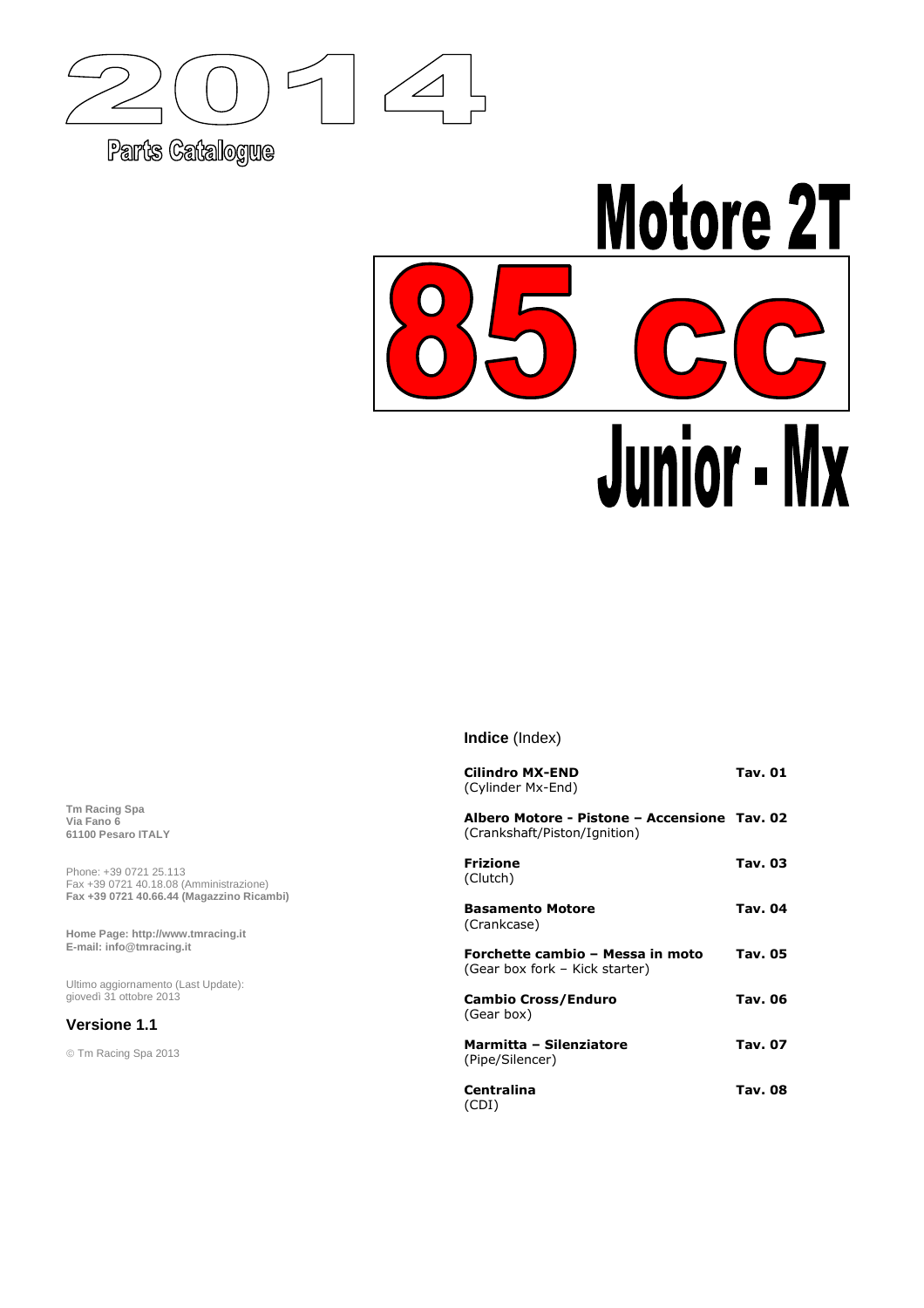# Tav. 01 – CILINDRO





| Pos.           | Codice   | Q.tà                     | '14<br><b>Note</b> | <b>Descrizione (ITA)</b>                                       | <b>Description (ENG)</b>       |
|----------------|----------|--------------------------|--------------------|----------------------------------------------------------------|--------------------------------|
| $\mathbf{1}$   | 01092    | $\mathbf{1}$             |                    | CILINDRO 85cc NUDO                                             | Cylinder (without power valve) |
|                | 01093.13 | $\overline{\phantom{a}}$ |                    | CILINDRO 85cc CPL*                                             | Cylinder Assy. *               |
| $\overline{2}$ | 21017    | $\mathbf{1}$             |                    | PIPETTA CANDELA NGK                                            | Cap, spark plug                |
| 3              | 06011    | $\mathbf{1}$             |                    | CANDELA NGK BR 9 EG                                            | Spark plug                     |
| $\overline{4}$ | 49335    | $\overline{4}$           |                    | VITE TE/FLANG. 8 X 35                                          | Screw                          |
| 5              | 02085.13 | $\mathbf{1}$             |                    | TESTA 85cc                                                     | Head                           |
| 6              | 12005    | $\mathbf{1}$             |                    | O-RING PICCOLO                                                 | O-ring, Small                  |
| $\overline{7}$ | 12011    | $\mathbf{1}$             |                    | O-RING GRANDE                                                  | O-ring, Big                    |
| 8              | 12015    | $\mathbf{1}$             |                    | O-RING SCARICO                                                 | O-ring, exhaust                |
| 9              | 05519    | -                        |                    | GUARNIZIONE BASE CILINDRO 0.2 mm                               | Gasket 0,2 Cylinder            |
|                | 05520    | $\mathbf{1}$             |                    | GUARNIZIONE BASE CILINDRO 0.3 mm                               | Gasket 0,3 Cylinder            |
|                | 05521    | $\overline{\phantom{m}}$ |                    | GUARNIZIONE BASE CILINDRO 0.4 mm                               | Gasket 0,4 Cylinder            |
|                | 05522    | $\overline{\phantom{a}}$ |                    | GUARNIZIONE BASE CILINDRO 0.5 mm                               | Gasket 0,5 Cylinder            |
| 10             | 26041    | 2                        |                    | GRANO CENTRAGGIO 7 X 8                                         | Pin, dowel                     |
| 11             | -------  | $\overline{\phantom{a}}$ |                    | RICAMBIO NON DISPONIBILE                                       | Spare not available            |
| 12             | 49474    | 2                        |                    | VITE TCEI 5 X 16                                               | Screw                          |
| 13             | 49705    | 2                        |                    | <b>GRANO 5 X 25</b>                                            | Grub screw                     |
| 14             | 05616.07 | $\overline{a}$           |                    | KIT GUARNIZIONI + O-RING                                       | Gaskets kit + O-ring           |
| 15             | 49476    | 2                        |                    | VITE TCEI 5 X 20                                               | Screw                          |
| 16             | 49633    | $\overline{2}$           |                    | DADO M5 AUTOBLOCCANTE BASSSO                                   | <b>Nut</b>                     |
| 17             | 22028    | $\mathbf{1}$             |                    | VALVOLA GHIGLIOTTINA (COPPIA)                                  | Power valve (left + right)     |
| 18             | 19009    | $\mathbf{1}$             |                    | PERNO VALVOLA                                                  | Pin, power valve               |
| 19             | 19045    | 2                        |                    | GABBIA A RULLI HK 0810                                         | Bearing, shaft                 |
| 20             | 28026    | $\mathbf{1}$             |                    | ALBERINO COMANDO VALVOLA                                       | Shaft, power valve             |
| 21             | 28039    | $\mathbf{1}$             |                    | PIASTRINO SUPERIORE                                            | Plate, upper                   |
| 22             | 49701    | $\mathbf{1}$             |                    | <b>DADO M5 FLANGIATO</b>                                       | Nut, flange                    |
| 23             | 04006    | $\mathbf{1}$             |                    | PARAOLIO 8 X 12 X 3                                            | Oil seal                       |
|                |          |                          | $***$              | Completo di pos.:<br>10+11+12+13+14+15+16+17+18+19+20+21+22+23 |                                |

####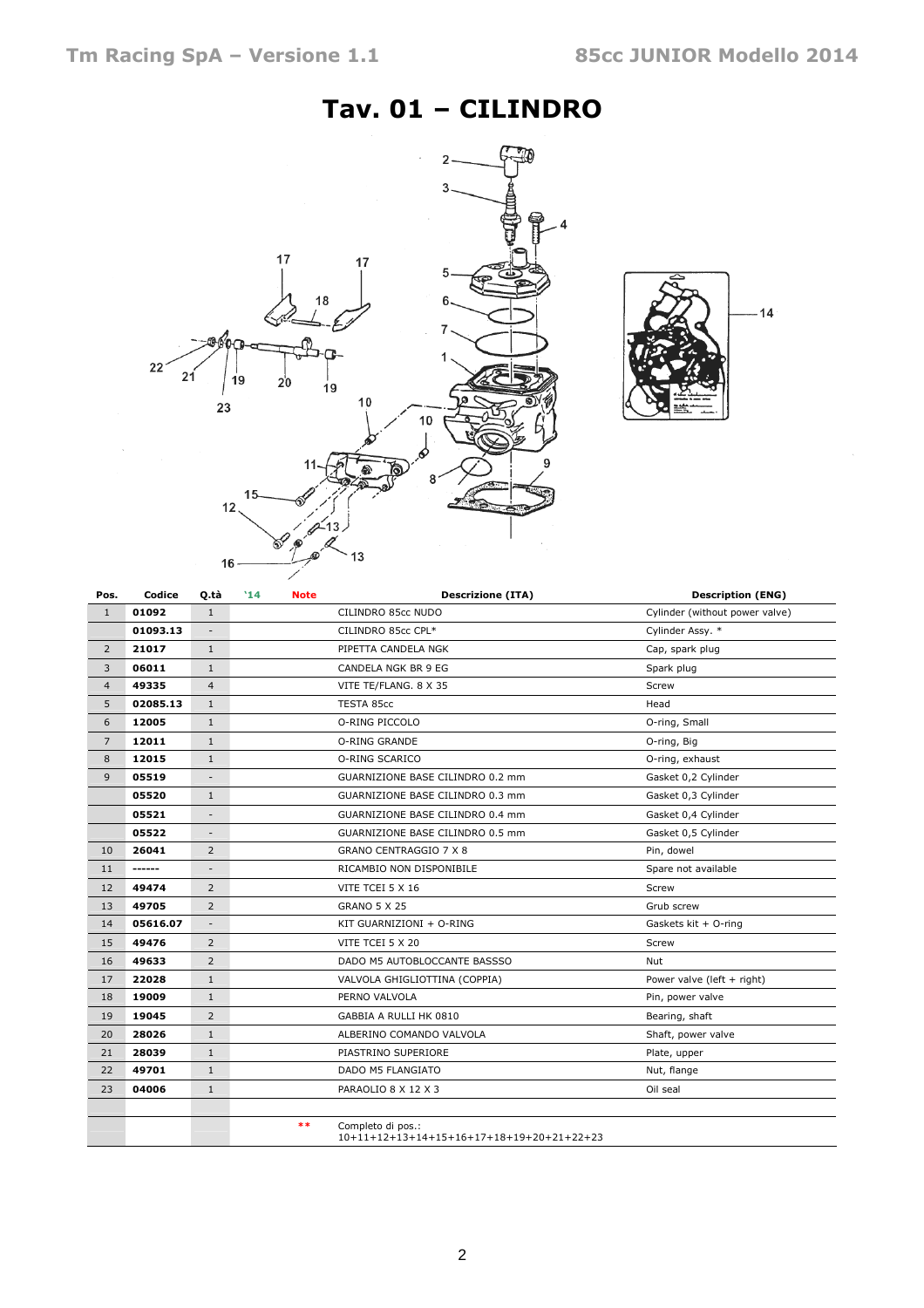# Tav. 02 – ALBERO MOTORE



| Pos.           | Codice   | 0.tà                     | '14      | <b>Note</b> | <b>Descrizione (ITA)</b>           | <b>Description (ENG)</b>    |
|----------------|----------|--------------------------|----------|-------------|------------------------------------|-----------------------------|
| $\mathbf{1}$   | 18106.13 | $\overline{\phantom{a}}$ |          |             | ALBERO MOTORE CPL**                | Crankshaft Comp.**          |
| $\overline{2}$ | 18104.13 | $\overline{\phantom{a}}$ |          |             | BIELLA COMPLETA***                 | Rod Kit ***                 |
| 3              | 18155    | $\mathbf{1}$             |          |             | COPPIA SEMIALBERI                  | Crank (left + right)        |
| $\overline{4}$ | 18023    | $\overline{2}$           |          |             | RONDELLA ARGENTATA                 | Silver washer               |
| 5              | 18022    | $\mathbf{1}$             |          |             | ASSE ACCOPPIAMENTO 18 X 48 mm      | Pin, connecting rod         |
| 6              | 17003    | $\mathbf{1}$             |          |             | <b>GABBIA ARGENTATA</b>            | Silver Bearing              |
| $\overline{7}$ | 18132    | $\mathbf{1}$             |          |             | <b>BIELLA NUDA</b>                 | Connecting rod              |
| 8              | 49010    | $\mathbf{1}$             |          |             | CHIAVETTA VOLANO                   | Key                         |
| 9              | 40055    | $\mathbf{1}$             |          |             | PIGNONE COPPIA PRIM. Z15           | Gear 15T                    |
| 10             | 49657    | $\mathbf{1}$             |          |             | <b>DADO</b>                        | Nut                         |
| 11             | 10174.87 | $\overline{\phantom{a}}$ | 14       |             | PISTONE 85cc 47.87 CPL****         | Piston 85cc 47,87 Comp.**** |
|                | 10174.88 | $\overline{\phantom{a}}$ | '14      |             | PISTONE 85cc 47.88 CPL****         | Piston 85cc 47,88 Comp.**** |
|                | 10174.89 | $\overline{\phantom{a}}$ | '14      |             | PISTONE 85cc 47.89 CPL****         | Piston 85cc 47,89 Comp.**** |
| 12             | 11093    | $\mathbf{1}$             |          |             | <b>SEGMENTO 85cc</b>               | Ring 85cc, piston           |
| 13             | 09003    | $\mathbf{1}$             | SPINOTTO |             |                                    | Pin                         |
| 14             | 09006    | 2                        |          |             | ANELLINI FERMA SPINOTTO            | Clip, piston pin            |
| 15             | 19030    | $\mathbf{1}$             |          |             | <b>GABBIA SPINOTTO</b>             | Top end bearing             |
| 16             | 15230    | $\mathbf{1}$             |          |             | <b>GENERATORE KOKUSAN</b>          | Generator kokusan           |
| 17             | 49657    | $\mathbf{1}$             |          |             | DADO ACCENSIONE CROSS              | Flange Nut                  |
| 19             | 49603    | $\overline{2}$           |          |             | RONDELLA 6 X 12                    | Washer                      |
| 20             | 49484    | 2                        |          |             | VITE TCEI 6 X 20                   | Screw                       |
| 21             | 05516    | $\mathbf{1}$             |          |             | <b>GUARNIZIONE COP. ACCENSIONE</b> | Gasket, ignition cover      |
| 22             | 30211    | $\mathbf{1}$             |          |             | COPERCHIO ACCENSIONE CROSS         | Cover, ignition for Cross   |
| 23             | 49477    | $\overline{4}$           |          |             | VITE TCEI 5 X 25                   | Screw                       |
| 24             | 15206    | $\mathbf{1}$             |          |             | <b>BOBINA KOKUSAN</b>              | Coil kokusan                |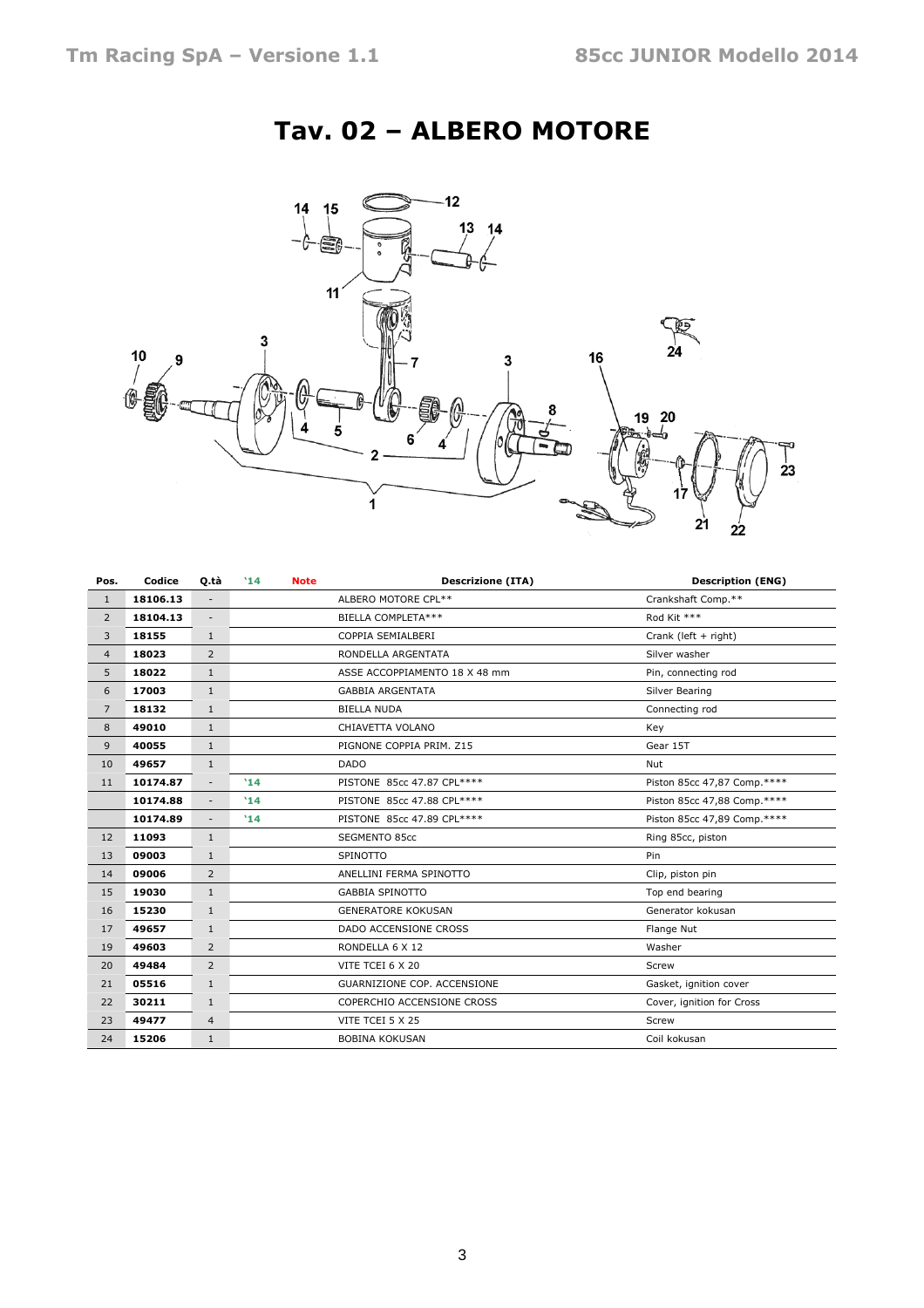### Tav. 03 – FRIZIONE

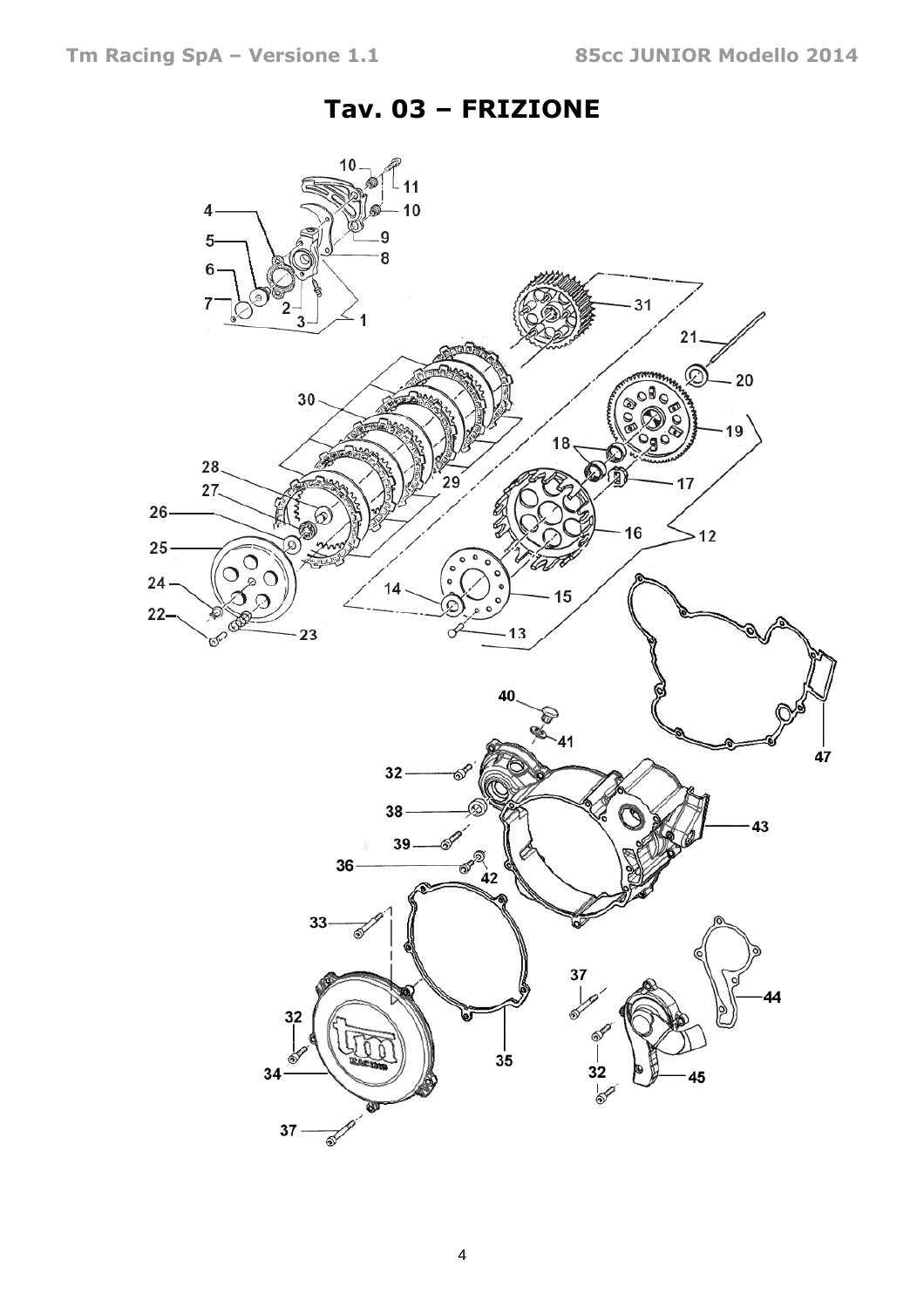| Pos.           | Codice   | Q.tà           | '14<br><b>Note</b> | <b>Descrizione (ITA)</b>              | <b>Description (ENG)</b>      |
|----------------|----------|----------------|--------------------|---------------------------------------|-------------------------------|
| $\mathbf{1}$   | 30206    |                |                    | COPERCHIO FRIZ. IDR. CPL*             | Hydraulic clutch pump Assy.   |
| $\overline{2}$ | 30205    | $1\,$          |                    | COPERCHIO FRIZ. IDR. NUDO             | Cover, Hydraulic clutch       |
| $\mathbf{3}$   | 35264    | $\mathbf{1}$   |                    | VITE SPURGO                           | Screw                         |
| $\overline{4}$ | 05509    | $\mathbf{1}$   |                    | <b>GUARNIZIONE COPERCHIO</b>          | Gasket                        |
| 5              | 35125    | $\mathbf{1}$   |                    | PISTONE POMPA                         | Piston, clutch                |
| 6              | 12259    | $\mathbf{1}$   |                    | O-RING PISTONE                        | O-Ring                        |
| $\overline{7}$ | 19052    | $1\,$          |                    | <b>SFERA</b>                          | Ball                          |
| 8              | 40022    | $\mathbf{1}$   |                    | PROTEZIONE ERGAL                      | Protection, Aluminum          |
| 9              | 40029    | $1\,$          |                    | PROTEZIONE PLASTICA                   | Protection, Plastic           |
| 10             | 26212    | 2              |                    | BOCCOLINA Ø 6                         | Collar                        |
| 11             | 49486    | 2              |                    | VITE TCEI 6 X 30                      | Screw                         |
| 12             | 40404    | ٠              |                    | COPPIA PRIMARIA CPL**                 | Primary gear Assy**           |
| 13             | 49200    | 6              |                    | CHIODO Ø 5                            | Stud                          |
| 14             | 48002    | $\mathbf{1}$   |                    | SPESSORE 30 X 18 X 3                  | Spacer                        |
| 15             | 35020    | $\mathbf{1}$   |                    | DISCO BATTUTA GOMMINI                 | Plate                         |
| 16             | 25000    | $\mathbf{1}$   |                    | CAMPANA FRIZIONE                      | Clutch basket                 |
| 17             | 21005    | 6              |                    | GOMMINO PARASTRAPPI                   | Rubber                        |
| 18             | 19013    | 2              |                    | GABBIA A RULLI 20 X 24 X 12           | Needle cage                   |
| 19             | 40400    | $\mathbf{1}$   |                    | COPPIA PRIMARIA Z 66                  | Primary gear                  |
| 20             | 48003    | $\mathbf{1}$   |                    | SPESSORE 30 X 20 X 2                  | Spacer                        |
| 21             | 35043    | $\mathbf{1}$   |                    | ASTINA FRIZIONE (200,8 mm)            | Clutch rod                    |
| 22             | 49053.02 | 5              | '14                | DADO FRIZIONE                         | Nut, clutch spring            |
| 23             | 16020    | 5              |                    | MOLLA FRIZIONE                        | Spring, cluch                 |
| 24             | 49211    | $\mathbf{1}$   |                    | <b>SEEGER</b>                         | Snap ring                     |
| 25             | 35015    | $\mathbf{1}$   |                    | PIATTO SPINGIDISCO                    | Plate, clutch pressure        |
| 26             | 19021    | $\mathbf{1}$   |                    | RONDELLA AS 1024                      | Washer                        |
| 27             | 19020    | $\mathbf{1}$   |                    | GABBIA A RULLI RADIALE AXK 1024       | Needle cage                   |
| 28             | 26001    | $\mathbf{1}$   |                    | REGGISPINTA                           | Lifter, clutch                |
| 29             | 35012    | 8              |                    | DISCO FRIZIONE GUARNITO               | Clutch plate                  |
| 30             | 35019    | 7              |                    | DISCO FRIZIONE ACCIAIO 1 mm           | Plate, steel                  |
| 31             | 25099    | $\mathbf{1}$   |                    | TAMBURELLO                            | Clutch center                 |
| 32             | 49476    | 9              |                    | VITE TCEI 5 X 20                      | Screw                         |
| 33             | 49594    | $\overline{2}$ |                    | VITE TCEI 5 X 85                      | Screw                         |
| 34             | 30187    | $\mathbf{1}$   |                    | COPERCHIO ESTERNO FRIZIONE            | Clutch Cover, External        |
| 35             | 05526    | $1\,$          |                    | GUARNIZIONE COPERCHIO ESTERNO         | Gasket, external clutch cover |
| 36             | 49480    | $\mathbf{1}$   |                    | VITE TCEI 6 X 10                      | Screw                         |
| 37             | 49595    | 3              |                    | VITE TCEI 5 X 80                      | Screw                         |
| 38             | 04005    | $\mathbf{1}$   |                    | PARAOLIO 15 X 24 X 7                  | Oil seal                      |
| 39             | 49477    | $\mathbf{1}$   |                    | VITE TCEI 5 X 25                      | Screw                         |
| 40             | 49300    | $\mathbf{1}$   |                    | TAPPO CARICO OLIO                     | Oil plug                      |
| 41             | 49103    | $1\,$          |                    | RONDELLA TAPPO                        | Washer                        |
| 42             | 49104    | $\mathbf{1}$   |                    | RONDELLA ALLUMINIO                    | Washer                        |
| 43             | 30186    | $1\,$          |                    | COPERCHIO INTERNO FRIZIONE            | Clutch Cover, Internal        |
| 44             | 05528    | $\mathbf{1}$   |                    | GUARNIZIONE POMPA ACQUA               | Gasket, water pump            |
| 45             | 30194.06 | $1\,$          |                    | COPERCHIO POMPA ACQUA                 | Cover, Water pump             |
| 47             | 05527    | $\mathbf{1}$   |                    | GUARNIZIONE COPERCHIO INTERNO         | Gasket, internal clutch cover |
|                |          |                |                    |                                       |                               |
|                |          |                | $\ast$             | Completo di Pos: 2+3+4+5+6+7          |                               |
|                |          |                | $***$              | Completo di Pos: 13+14+15+16+17+18+19 |                               |
|                |          |                |                    |                                       |                               |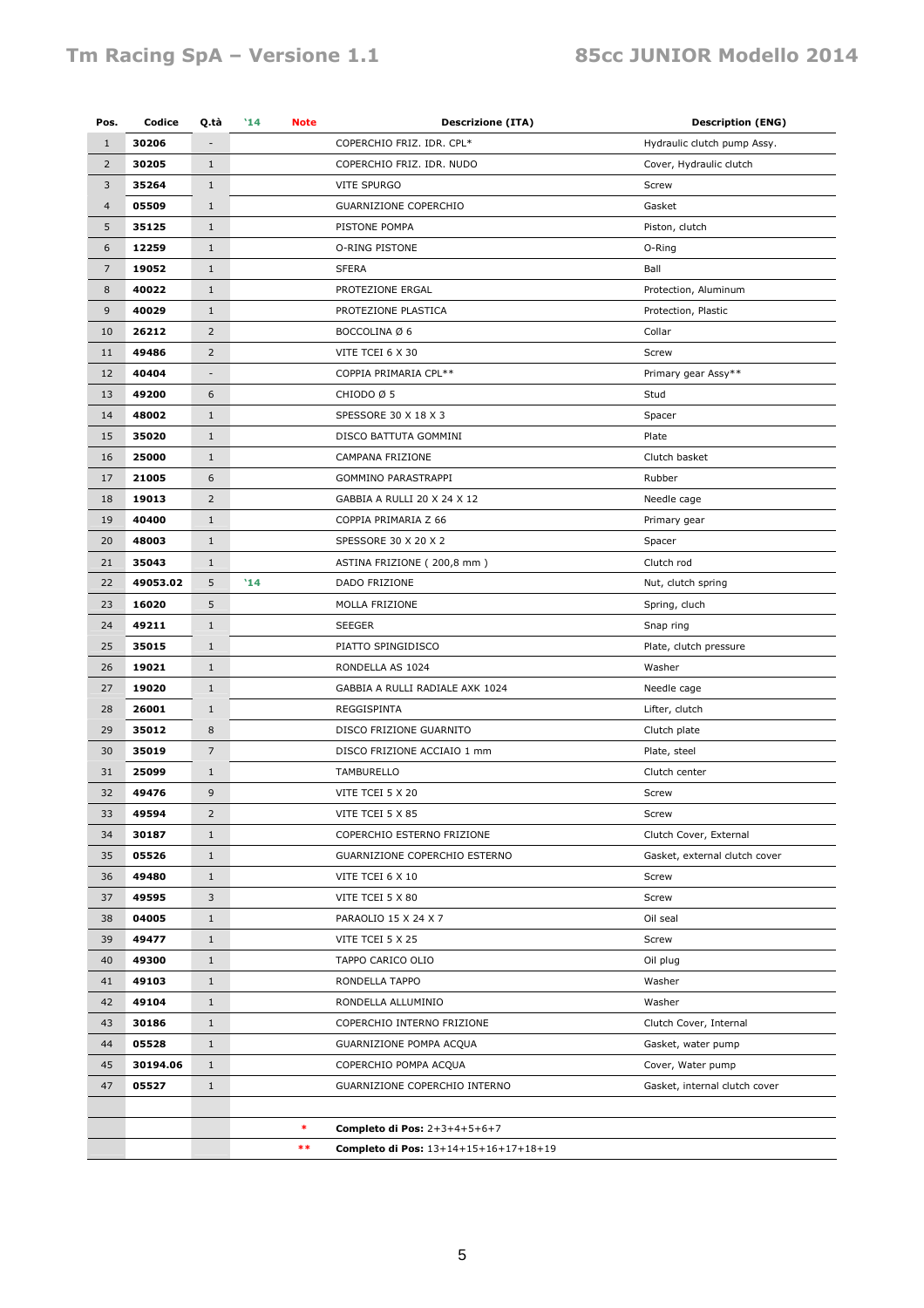## Tav. 04 – BASAMENTO MOTORE – CENTRIFUGA

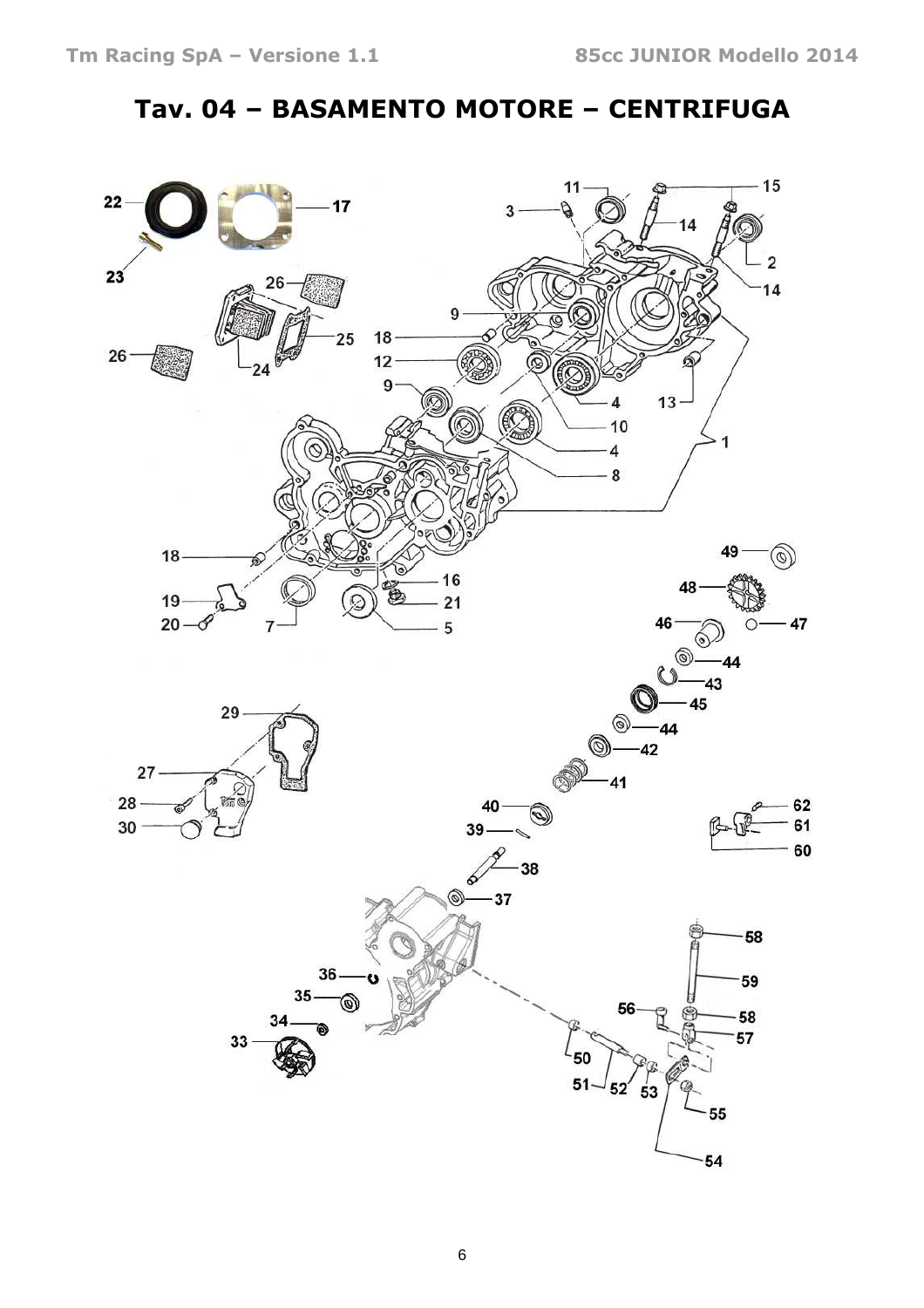#### Tm Racing SpA - Versione 1.1 85cc JUNIOR Modello 2014

| Pos.           | Codice   | Q.tà                     | $^{\prime}14$<br><b>Note</b> |  | Descrizione (ITA)                   | Description (ENG)         |
|----------------|----------|--------------------------|------------------------------|--|-------------------------------------|---------------------------|
| $\mathbf{1}$   | 30025.07 | $\mathbf{1}$             | 85                           |  | BASAMENTO MOTORE 80/85 x V-FORCE    | Crankcase 80/85           |
| $\overline{2}$ | 04000    | $\mathbf{1}$             |                              |  | PARAOLIO 20 X 35 X 7                | Oil seal                  |
| 3              | 49004    | $\mathbf{1}$             |                              |  | SFIATO CARTER                       | Crankcase breather        |
| $\overline{4}$ | 03004    | $\overline{2}$           |                              |  | CUSCINETTO BANCO 6205 C4            | Bearing                   |
| 5              | 04016    | $\mathbf{1}$             |                              |  | PARAOLIO 20 X 40 X 9                | Oil seal                  |
| $\overline{7}$ | 19041    | 1                        |                              |  | GABBIA A RULLI DHK 35/12            | Needle cage               |
| 8              | 03011    | $\mathbf{1}$             |                              |  | CUSCINETTO A.P. 6204 Z C3           | Bearing                   |
| 9              | 03009    | $\overline{2}$           |                              |  | CUSCINETTO 6202 Z C3                | Bearing                   |
| 10             | 03012    | $\mathbf{1}$             |                              |  | CUSCINETTO DESMODROMICO 6001 2RS    | Bearing                   |
| 11             | 04003    | $\mathbf{1}$             |                              |  | PARAOLIO PIGNONE 26 X 37 X 7        | Oil seal                  |
| 12             | 03010    | $\mathbf{1}$             |                              |  | CUSCINETTO 6204 C3                  | Bearing                   |
| 13             | 26043    | $\mathbf{1}$             |                              |  | GRANO CARTER 14 X 14                | Dowel                     |
| 14             | 49020    | $\overline{4}$           |                              |  | PRIGIONIERO 8 X 48                  | Stud                      |
| 15             | 49640    | $\overline{4}$           |                              |  | DADO M 8 FLANGIATO CHIAVE 12        | Nut, flange               |
| 16             | 49103    | $\mathbf{1}$             |                              |  | RONDELLA TAPPO                      | Washer                    |
| 17             | 13096    |                          |                              |  | <b>FLANGIA</b>                      | Flange                    |
| 18             | 26044    | 3                        |                              |  | GRANO CENTRAGGIO 10 X 13.6          | Dowel                     |
| 19             | 26023    | $\mathbf{1}$             |                              |  | PIASTRINO CONVOGLIATORE OLIO        | Plate, oil conveyor       |
| 20             | 49440    | $\overline{2}$           |                              |  | <b>VITE TE 6 X 14</b>               | Screw                     |
| 21             | 49301    | $\mathbf{1}$             |                              |  | TAPPO OLIO CON CALAMITA             | Oil plug with magnet      |
| 22             | 13052    | 1                        |                              |  | COLLETTORE ASPIRAZIONE V-FORCE      | Manifold                  |
| 23             | 49484    | $\overline{4}$           |                              |  | VITE TCEI 6 X 20                    | Screw                     |
| 24             | 20084    | $\mathbf{1}$             |                              |  | PACCO LAMELLARE V-FORCE 3           | Reeds box V-Force         |
| 25             | 05262    | $\mathbf{1}$             |                              |  | GUARNIZIONE PACCO LAMELLARE         | Gasket, reeds box         |
| 26             | 20075    | $\overline{\phantom{a}}$ |                              |  | KIT LAMELLE RICAMBIO V-FORCE 3      | Spare reeds, V-Force 3    |
| 27             | 30201.02 | $\mathbf{1}$             |                              |  | COPERCHIO LEVERAGGI                 | Cover                     |
| 28             | 49474    | 3                        |                              |  | VITE TCEI 5 X 16                    | Screw                     |
| 29             | 05514.1  | $\mathbf{1}$             |                              |  | GUARNIZIONE LEVERAGGI               | Gasket                    |
| 30             | 21009    | 2                        |                              |  | COPERCHIO GOMMA                     | Cover                     |
| 33             | 28009    | $\mathbf{1}$             |                              |  | GIRANTE POMPA ACQUA                 | Impeller                  |
| 34             | 49689    | $\mathbf{1}$             |                              |  | RONDELLA 6 X 12 SP. 1.2             | Washer                    |
| 35             | 04017    | $\mathbf{1}$             |                              |  | PARAOLIO CENTRIFUGA 06 - 8 X 22 X 7 | Oil seal                  |
| 36             | 49215    | $\mathbf{1}$             |                              |  | SEEGER POMPA ACQUA I 22             | Snap Ring                 |
| 37             | 03014    | $\mathbf{1}$             |                              |  | CUSCINETTO POMPA SCHERMATO 608 Z C3 | Bearing                   |
| 38             | 28004    | $\mathbf{1}$             |                              |  | ALBERINO POMPA CENTRIFUGA           | Shaft, water pump         |
| 39             | F19503   | $\mathbf{1}$             |                              |  | RULLINO D.3 X 13.8                  | Pin                       |
| 40             | 48024    | $\mathbf{1}$             |                              |  | RONDELLA GIUDA MOLLA POSTERIORE     | Cap, spring               |
| 41             | 16056    | $\mathbf{1}$             |                              |  | MOLLA PER CENTRIFUGA (Verde)        | Spring (Green)            |
| 42             | 48031    | $\mathbf{1}$             |                              |  | RONDELLA GUIDA MOLLA ANTERIORE      | Cap, spring               |
| 43             | 49263    | $\mathbf{1}$             |                              |  | SEEGER I 24                         | Snap ring                 |
| 44             | 03028    | $\mathbf{1}$             |                              |  | CUSCINETTO CENTRIFUGA - 61901       | Bearing                   |
| 45             | 40059    | $\mathbf{1}$             |                              |  | RUOTA DENTATA CUSCINETTO CENTRIFUGA | Gear, ball spin bearing   |
| 46             | 40065    | $\mathbf{1}$             |                              |  | BUSSOLA PER CENTRIFUGA              | Bush                      |
| 47             | 19054    | $\overline{4}$           |                              |  | SFERA Ø 12                          | Ball                      |
| 48             | 40056    | $\mathbf{1}$             |                              |  | INGRANAGGIO VALVOLA CENTRIFUGA      | Gear, ball spin           |
| 49             | 03025    | $\mathbf{1}$             |                              |  | CUSCINETTO POMPA ACQUA - 626 C3     | Bearing                   |
| 50             | 19048    | $\mathbf{1}$             |                              |  | ASTUCCIO A RULLI HK 0608            | Bearing                   |
| 51             | 28005    | $\mathbf{1}$             |                              |  | ALBERINO RINVIO VALVOLA SCARICO     | Shaft, power valve return |
| 52             | 19044    | $\mathbf{1}$             |                              |  | GABBIA A RULLI HK 1210 AA           | Needle cage               |
| 53             | F04354   | $\mathbf{1}$             |                              |  | PARAOLIO 12 X 16 X 3                | Oil Seal                  |
| 54             | 28043    | $\mathbf{1}$             |                              |  | PIASTRINO INFERIORE VALVOLA         | Plate, lower              |
| 55             | 49701    | $\mathbf{1}$             |                              |  | DADO FLANGIATO M 5                  | Nut, flange               |
| 56             | 49042    | $\overline{2}$           |                              |  | MOLLA BLOCCA FORCHETTINA            | Spring                    |
| 57             | 49041    | $\overline{2}$           |                              |  | FORCHETTINA M 4                     | Fork                      |
| 58             | 49630    | $\overline{2}$           |                              |  | DADO M 4                            | Nut                       |
| 59             | 28029    | $\mathbf{1}$             |                              |  | ASTINA VALVOLA                      | Rod                       |
| 60             | 28036    | $\mathbf{1}$             |                              |  | MARTELLETTO VALVOLA                 | Hammer                    |
| 61             | 28035    | $\mathbf{1}$             |                              |  | BIELLETTA                           | Hanger                    |
| 62             | 49702    | $\mathbf{1}$             |                              |  | GRANO 5 X 6                         | Grub screw                |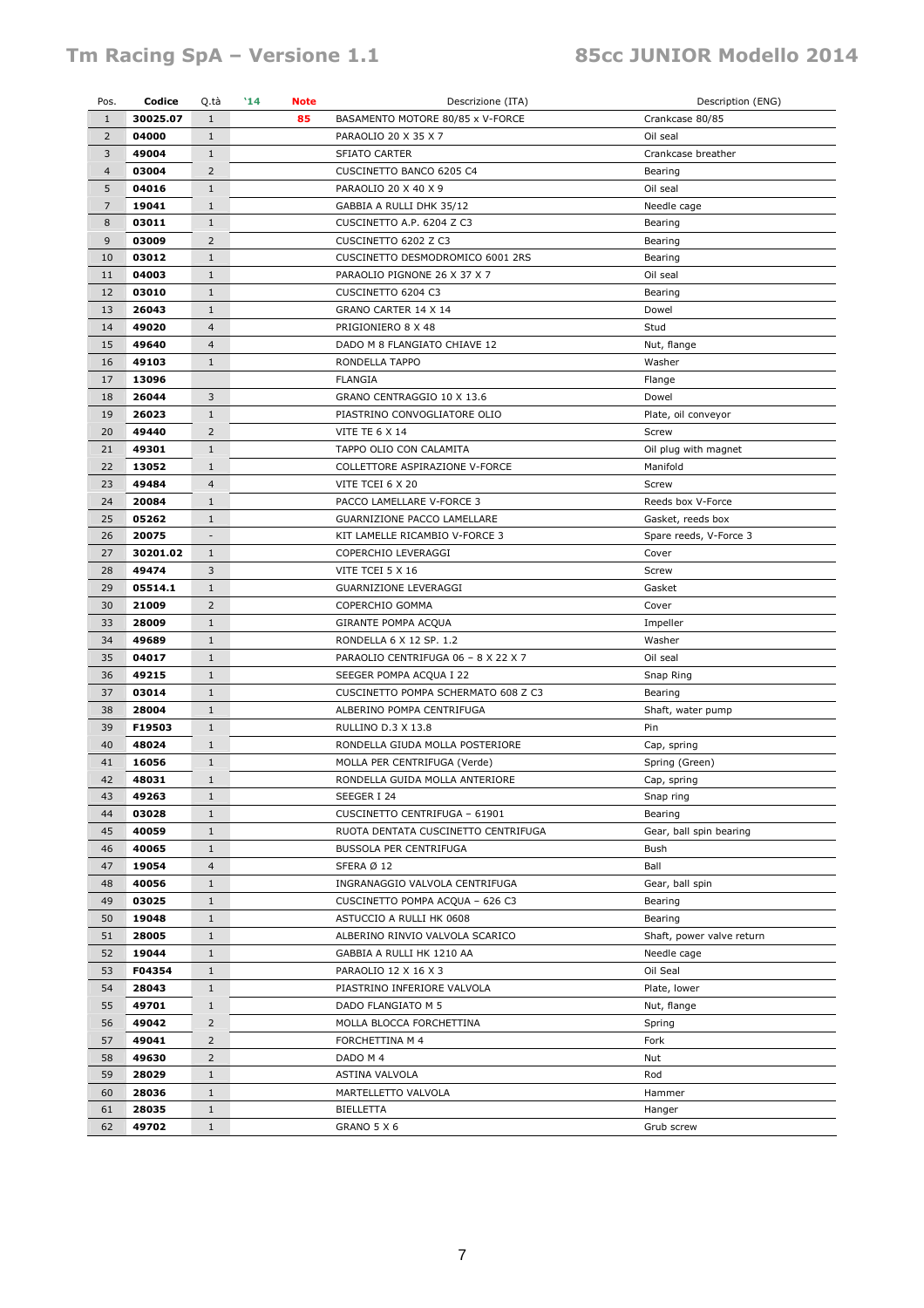## Tav. 05– FORCHETTE CAMBIO – MESSA IN MOTO

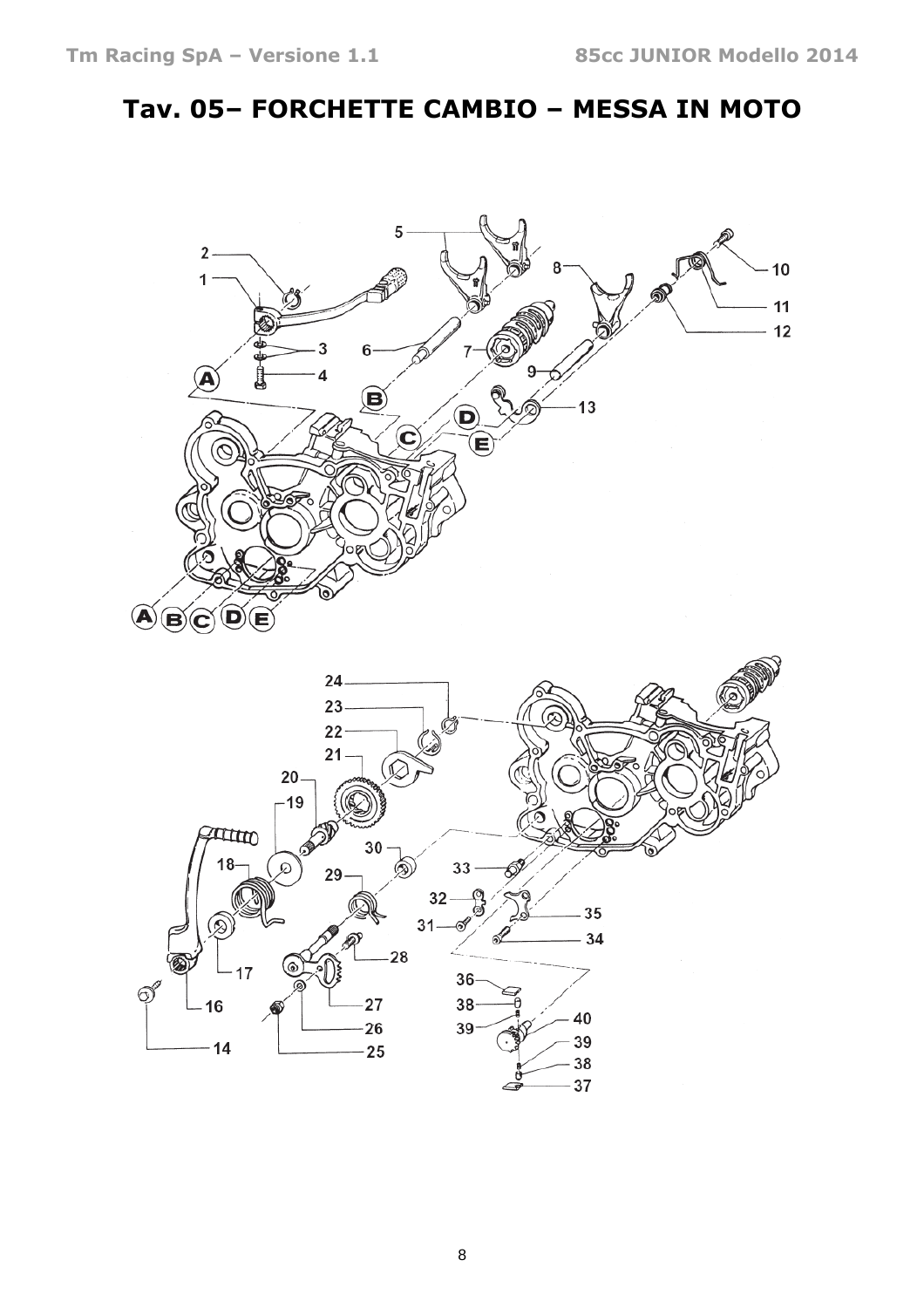#### Tm Racing SpA - Versione 1.1 85cc JUNIOR Modello 2014

| Pos.           | Codice   | Q.tà           | $^{\prime}14$<br><b>Note</b> | <b>Descrizione (ITA)</b>        | <b>Description (ENG)</b>   |
|----------------|----------|----------------|------------------------------|---------------------------------|----------------------------|
| $\mathbf{1}$   | 43048    | $\mathbf{1}$   | '14                          | LEVA CAMBIO +12mm               | Gear lever                 |
| $\overline{2}$ | 49212    | $\mathbf{1}$   |                              | <b>SEEGER</b>                   | Snap ring                  |
| 3              | 49610    | 2              |                              | RONDELLA ACCIAIO Ø 6            | Washer                     |
| $\overline{4}$ | 49411    | $\mathbf{1}$   |                              | <b>VITE TE 6 X 20</b>           | Screw                      |
| 5              | F33306   | $\overline{2}$ |                              | FORCHETTA ALBERO SECONDARIO     | Fork, countershaft         |
|                | F33314   | $\overline{2}$ | Opt.                         | FORCHETTA ALBERO SEC. CROMATA   | Fork, countershaft Chromed |
| 6              | 33256    | $\mathbf{1}$   |                              | PERNO FORCHETTA A.S.            | Shaft, countershaft fork   |
| $\overline{7}$ | 33002    | $\mathbf{1}$   |                              | ALBERO DESMODROMICO             | Drum                       |
| 8              | F35505   | $1\,$          |                              | FORCHETTA ALBERO PRIMARIO       | Fork, mainshaft            |
|                | F33313   | $1\,$<br>Opt.  |                              | FORCHETTA ALBERO PRIM. CROMATA  | Fork, mainshaft Chromed    |
| 9              | 33255    | $1\,$          |                              | PERNO FORCHETTA ALBERO PRIMARIO | Shaft, mainshaft fork      |
| 10             | 49485    | $\mathbf{1}$   |                              | VITE TCEI 6 X 25                | Screw                      |
| 11             | 16011    | $1\,$          |                              | MOLLA BLOCCAMARCE               | Spring                     |
| 12             | 26007    | $\mathbf{1}$   |                              | DISTANZIALE MOLLA               | Spacer, spring             |
| 13             | 26063    | $1\,$          |                              | PIASTRINO BLOCCAMARCE           | Stopper comp.              |
| 14             | 49368    | $1\,$          |                              | VITE TE F/R 6 X 10              | Screw                      |
| 16             | 43038    | $1\,$          |                              | LEVA M/M                        | Kick starter lever         |
| 17             | 26005    | $1\,$          |                              | DISTANZIALE                     | Spacer                     |
| 18             | 16008.80 | $\mathbf{1}$   |                              | MOLLA M/M                       | Spring, kick starter       |
| 19             | 48008    | $\mathbf{1}$   |                              | RONDELLA ALBERO M/M             | Washer                     |
| 20             | 28051    | $1\,$          |                              | ALBERO M/M                      | Shaft, kick start          |
| 21             | 40350    | $\mathbf{1}$   |                              | INGRANAGGIO SCORREVOLE M/M      | Sliding gear, kick starter |
| 22             | 26254    | $\mathbf{1}$   |                              | BATTUTA M/M                     | Kick starter stopper       |
| 23             | 16006    | $1\,$          |                              | <b>MOLLA</b>                    | Spring                     |
| 24             | 49214    | $1\,$          |                              | <b>SEEGER</b>                   | Snap ring                  |
| 25             | 49638    | $\mathbf{1}$   |                              | DADO M6 ALTO AUTOBLOCCANTE      | Nut                        |
| 26             | 49603    | $\mathbf{1}$   |                              | RONDELLA 6 X 13                 | Washer                     |
| 27             | 28100    | $\mathbf{1}$   |                              | ALBERO COMANDO                  | Shaft, gearshift           |
| 28             | 26050    | $1\,$          |                              | BATTUTA ECCENTRICA              | Pin                        |
| 29             | 16009    | $\mathbf{1}$   |                              | MOLLA RITORNO LEVA CAMBIO       | Spring, gear lever         |
| 30             | 26006    | $\mathbf{1}$   |                              | DISTANZIALE MOLLA LEVA CAMBIO   | Spacer, gear lever spring  |
| 31             | 49405    | $\overline{2}$ |                              | VITE TSEI 6 X 20 UMB.           | Screw                      |
| 32             | 26022    | $\mathbf 1$    |                              | PIASTRINO FINE CORSA            | Plate                      |
| 33             | 26051    | $\mathbf{1}$   |                              | BATTUTA FISSA                   | Pin                        |
| 34             | 49483    | $\overline{2}$ |                              | VITE TCEI 6 X 16                | Screw                      |
| 35             | 26021    | $1\,$          |                              | PIASTRINO RIENTRO CRICCHETTI    | Plate, ratchet             |
| 36             | 26060    | $1\,$          |                              | CRICCHETTO CAMBIO SUPERIORE     | Ratchet, upper             |
| 37             | 26061    | $1\,$          |                              | CRICCHETTO CAMBIO INFERIORE     | Ratchet, lower             |
| 38             | 26062    | $\overline{2}$ |                              | <b>PUNTALE</b>                  | Plunger                    |
| 39             | 16012    | $\overline{2}$ |                              | MOLLA PUNTALE                   | Spring                     |
| 40             | 40310    | $1\,$          |                              | INGRANAGGIO PORTACRICCHETTI     | Shifter gear               |
|                |          |                |                              |                                 |                            |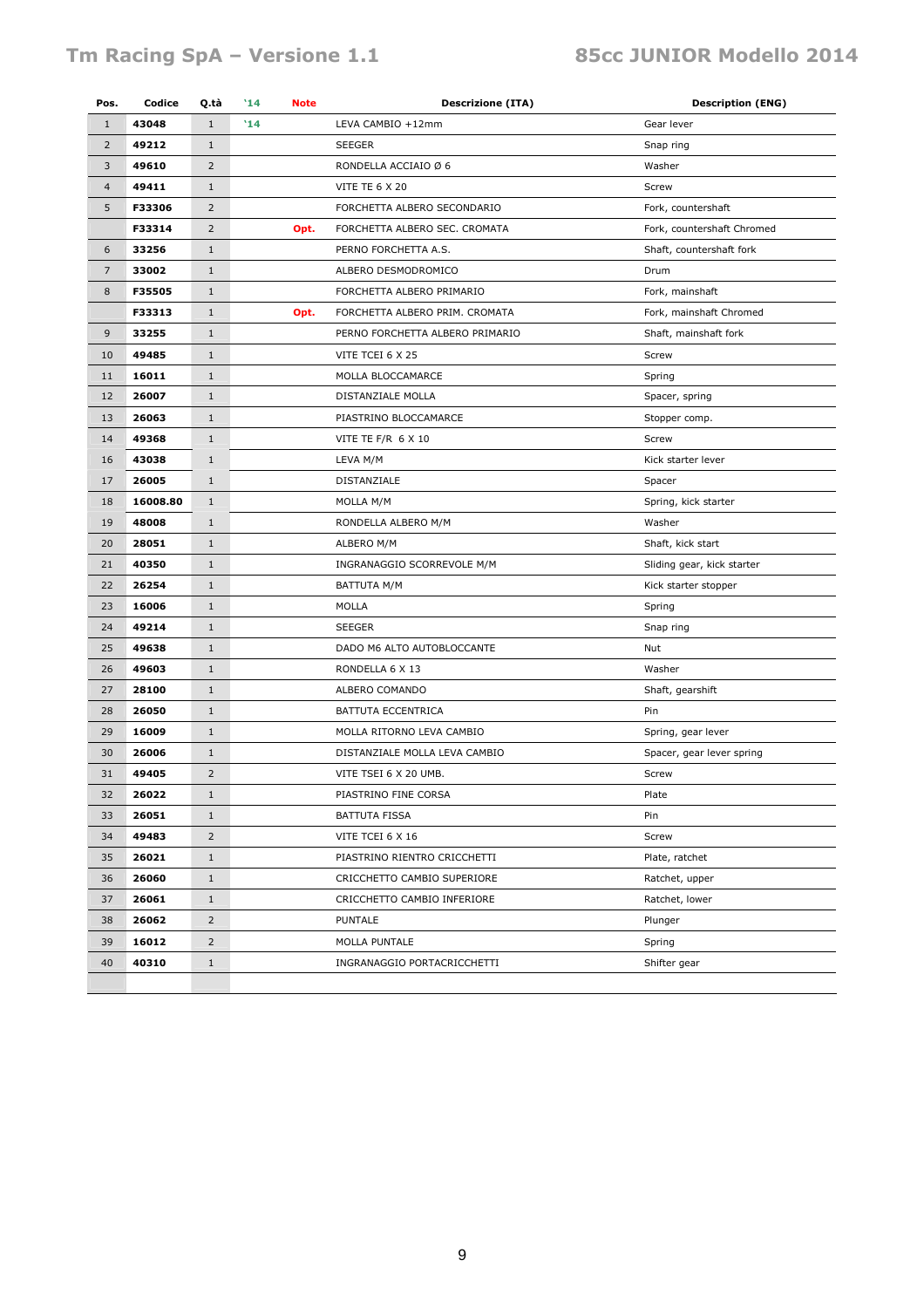#### Tav. 06– CAMBIO



|               |                       | <b>Cambio CROSS (Gear Box)</b> |                                  |               |  |  |
|---------------|-----------------------|--------------------------------|----------------------------------|---------------|--|--|
|               |                       | <b>Primario</b> (Mainshaft)    | <b>Secondario</b> (Countershaft) |               |  |  |
| Marcia (Gear) | <b>Denti</b> (Teeths) | <b>Codice</b> (Code)           | <b>Denti</b> (Teeths)            | Codice (Code) |  |  |
| $1^{\wedge}$  | 14                    | 40700                          | 32                               | 40707         |  |  |
| $2^{\wedge}$  | 17                    | 40423                          | 29                               | 40480         |  |  |
| $3^{\wedge}$  | 19                    | 40432                          | 27                               | 40490         |  |  |
| $4^{\wedge}$  | 23                    |                                | 28                               | 40500         |  |  |
| $5^{\wedge}$  | 22                    | 40440                          | 24                               | 40510         |  |  |
| $6^{\wedge}$  | 23                    | 40451                          | 23                               | 40520         |  |  |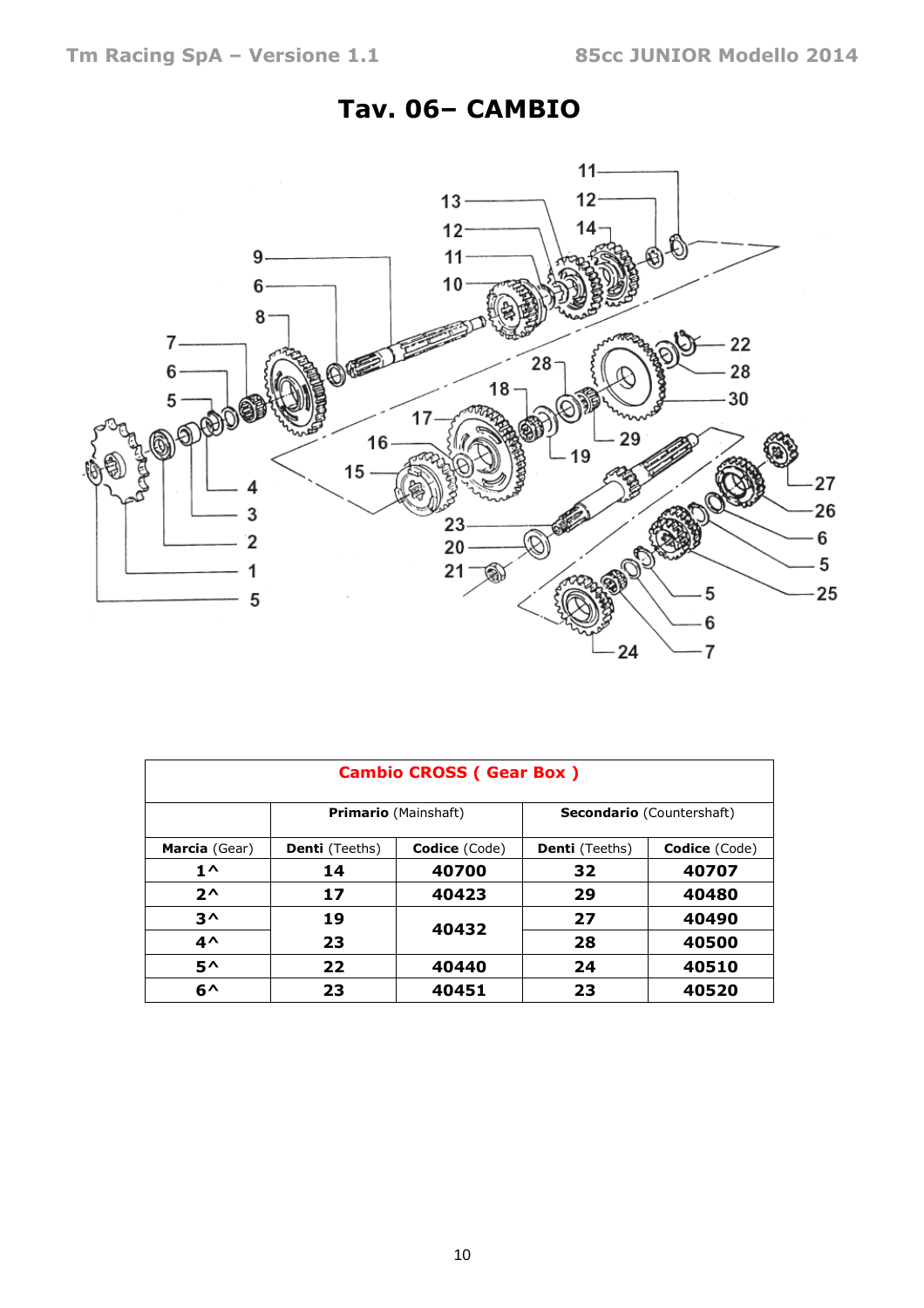#### Tm Racing SpA - Versione 1.1 85cc JUNIOR Modello 2014

| Pos.                    | Codice | Q.tà           | $^{\prime}14$ | <b>Note</b> | <b>Descrizione (ITA)</b>       | <b>Description (ENG)</b>                  |
|-------------------------|--------|----------------|---------------|-------------|--------------------------------|-------------------------------------------|
| $\mathbf{1}$            | 40015  | $\mathbf{1}$   |               |             | PIGNONE CATENA Z 15            | Sprocket, drive 15T                       |
|                         | 40016  | $\mathbf{1}$   |               |             | PIGNONE CATENA Z 16            | Sprocket, drive 16T                       |
|                         | 40017  | $\mathbf{1}$   |               |             | PIGNONE CATENA Z 17            | Sprocket, drive 17T                       |
| $\overline{2}$          | 04003  | $\mathbf{1}$   |               |             | PARAOLIO PIGNONE 26 X 37 X 7   | Oil seal                                  |
| 3                       | 26002  | $\mathbf{1}$   |               |             | DISTANZIALE PIGNONE            | Collar                                    |
| 4                       | 12019  | $\mathbf{1}$   |               |             | O-RING                         | O-ring                                    |
| 5                       | 49216  | $\overline{4}$ |               |             | SEEGER Ø 20                    | Snap ring                                 |
| 6                       | 48013  | $\overline{4}$ |               |             | RASAMENTO 27 X 20 X 0.7        | Washer                                    |
| $\overline{\mathbf{z}}$ | 19012  | $\overline{2}$ |               |             | GABBIA A RULLI 20 X 24 X 10    | Needle cage                               |
| 8                       | 40480  | $\mathbf{1}$   |               |             | INGRANAGGIO 2^ A.S. Z 29       | Gear, 2nd Countershaft 29T                |
| 9                       | 40460  | $\mathbf{1}$   |               |             | ALBERO SECONDARIO              | Countershaft                              |
| 10                      | 40520  | $\mathbf{1}$   |               |             | INGRANAGGIO 6^ A.S. Z 23 CROSS | Gear, 6th Countershaft 23T                |
| 11                      | 49217  | $\overline{2}$ |               |             | SEEGER Ø 22                    | Snap ring                                 |
| 12                      | 48011  | $\overline{2}$ |               |             | RASAMENTO 27 X 22 X 0.75       | Washer                                    |
| 13                      | 40500  | $\mathbf{1}$   |               |             | INGRANAGGIO 4^ A.S. Z 28       | Gear, 4th Countershaft 28T                |
| 14                      | 40490  | $\mathbf{1}$   |               |             | INGRANAGGIO 3^ A.S. Z 27       | Gear, 3rd Countershaft 27T                |
| 15                      | 40510  | $\mathbf{1}$   |               |             | INGRANAGGIO 5^ A.S. Z 24       | Gear, 5th Countershaft 24T                |
| 16                      | 48012  | $\mathbf{1}$   |               |             | RASAMENTO 17 x 26 x 0,5        | Washer                                    |
| 17                      | 40707  | $\mathbf{1}$   |               |             | INGRANAGGIO 1^ A.S. Z 32 CROSS | Gear, 1st Countershaft 32T                |
| 18                      | 19011  | $\mathbf{1}$   |               |             | GABBIA A RULLI 17 X 21 X 10    | Needle cage                               |
| 19                      | 48010  | $\mathbf{1}$   |               |             | RASAMENTO 28 X 15 X 0.5        | Washer                                    |
| 20                      | 48002  | $\mathbf{1}$   |               |             | SPESSORE COPPIA 30 X 18 X 3    | Spacer, primari gear                      |
| 21                      | 49052  | $\mathbf{1}$   |               |             | DADO TAMBURELLO                | Nut                                       |
| 22                      | 49214  | $\mathbf{1}$   |               |             | <b>SEEGER</b>                  | Snap ring                                 |
| 23                      | 40700  | $\mathbf{1}$   |               |             | ALBERO PRIMARIO Z 14 CROSS     | Mainshaft, Cross 14T                      |
| 24                      | 40440  | $\mathbf{1}$   |               |             | INGRANAGGIO 5^ A.P. Z 22       | Gear, 5th Mainshaft 22T                   |
| 25                      | 40432  | $\mathbf{1}$   |               |             | INGRANAGGIO 3/4 A.P. Z 19/23   | Gear, 3rd/4th Mainshaft 19T/23T           |
| 26                      | 40451  | $\mathbf{1}$   |               |             | INGRANAGGIO 6^ A.P. Z 23 CROSS | Gear, 6 <sup>th</sup> Mainshaft 23T Cross |
| 27                      | 40423  | $\mathbf{1}$   |               |             | INGRANAGGIO 2^ A.P. Z 17 CROSS | Gear, 2nd Mainshaft 17T                   |
| 28                      | 48004  | $\mathbf{1}$   |               |             | SPESSORE INGRANAGGIO M/M       | Spacer, kick starter                      |
| 29                      | 19010  | $\mathbf{1}$   |               |             | GABBIA A RULLI 15 X 19 X 10    | Needle cage                               |
| 30                      | 40351  | $\mathbf{1}$   |               |             | INGRANAGGIO LIBERO M/M         | Gear, idle                                |
|                         |        |                |               |             |                                |                                           |